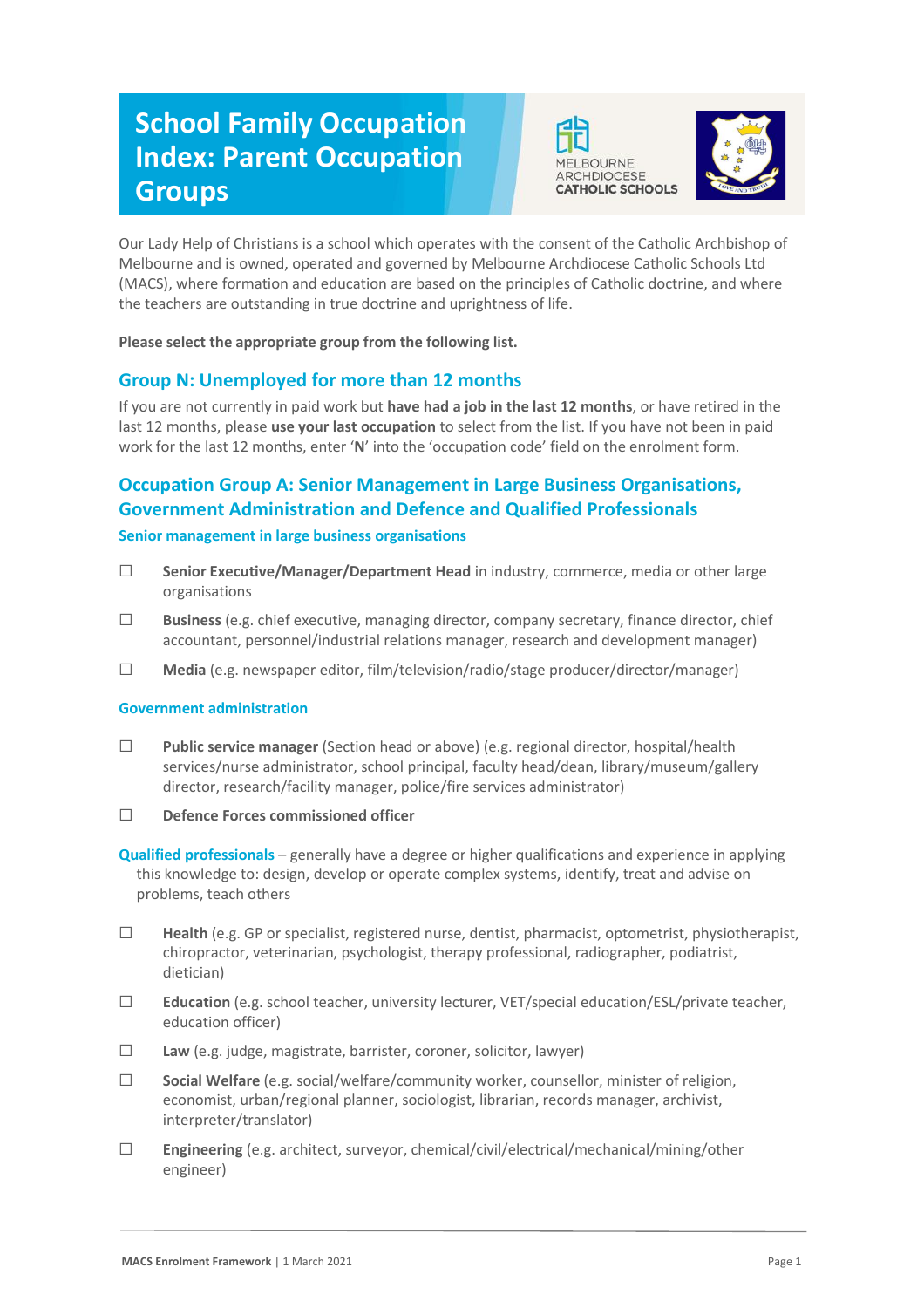- ☐ **Science** (e.g. scientist, geologist, meteorologist, metallurgist)
- ☐ **Computing** (e.g. IT services manager, computer systems designer/administrator, software engineer, systems/applications programmer)
- ☐ **Business** (e.g. management consultant, business analyst, accountant, auditor, policy analyst, actuary, valuer)
- ☐ **Air/sea transport** (e.g. aircraft pilot, flight officer, flying instructor, air traffic controller, ship's captain/officer/pilot)

## **Occupation Group B: Other Business Owners/Managers, Arts/Media/ Sportspersons and Associate Professionals**

#### **Business owner/manager**

- ☐ **Farm/business owner/manager** (e.g. crop and/or livestock farmer/farm manager, stock and station agent, building/construction, manufacturing, mining, wholesale, import/export, transport business manager, real estate business)
- ☐ **Specialist manager** (e.g. works manager, engineering manager, sales/marketing manager, purchasing manager, supply/shipping manager, customer service manager, property manager, personnel, industrial relations)
- ☐ **Financial services manager** (e.g. bank branch manager, finance/investment/insurance broker, credit/loans officer)
- ☐ **Retail sales/services manager** (e.g. shop, post office, restaurant, real estate agency, travel agency, betting agency, petrol station, hotel/motel/caravan park, sports centre, theatre/cinema, gallery, car rental, car fleet, railway station)

#### **Arts/media/sportspersons**

- ☐ **Artist/writer** (e.g. editor, journalist, author, media presenter, photographer, designer, illustrator, musician, actor, dancer, painter, potter, sculptor)
- ☐ **Sports** (e.g. sportsman/woman, coach, trainer, sports official)

**Associate professionals –** generally have diploma/technical qualifications and provide support to managers and professionals

- ☐ **Medical, science, building, engineering, computer** technician/associate professional
- ☐ **Health/social welfare** (e.g. enrolled nurse, community health worker, paramedic/ambulance officer, massage therapist, welfare/parole officer, youth worker, dental hygienist/technician)
- ☐ **Law** (e.g. police officer, government inspector, examiner or assessor, occupational/ environmental health officer, security advisor, private investigator, law clerk, court officer, bailiff)
- ☐ **Business/administration** (e.g. Recruitment/employment/industrial relations/training officer, marketing/advertising specialist, market research analyst, technical sales representative, retail buyer, office/business manager, project manager/administrator, other managing supervisors)
- ☐ **Defence Forces** (e.g. senior non-commissioned officer)
- ☐ **Other** (e.g. library technician, museum/gallery technician, research assistant, proof reader)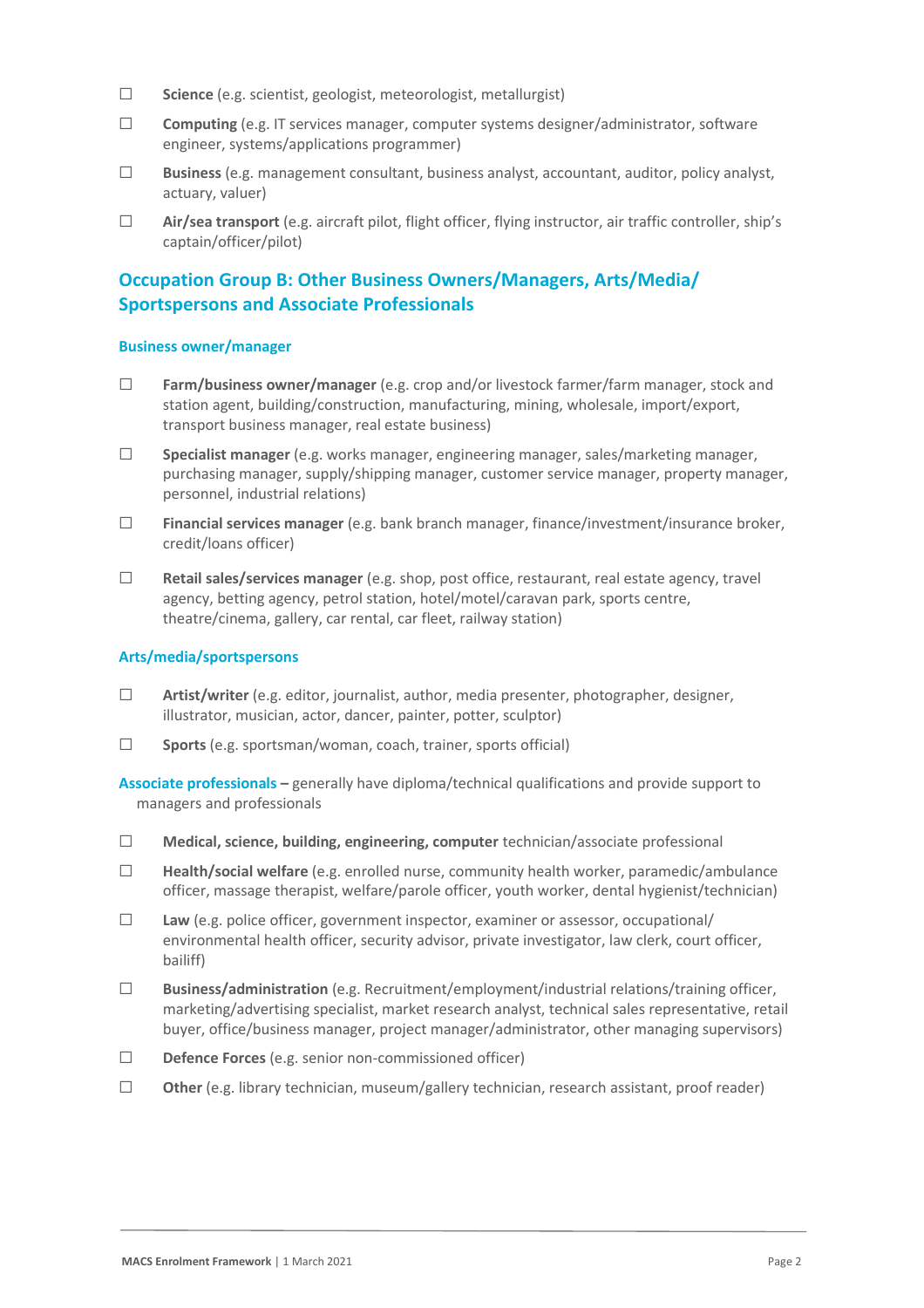## **Occupation Group C: Tradesmen/Women, Clerks and Skilled Office, Sales and Service Staff**

- **Tradesmen/women** generally have completed a four-year trade certificate, usually by apprenticeship. All tradesmen/women are included in this group.
- ☐ **Trades** (e.g. electrician, plumber, welder, cabinet maker, carpenter, joiner, plasterer, tiler, stonemason, painter decorator, butcher, pastry cook, panel beater, fitter, toolmaker, aircraft engineer)

#### **Clerks, skilled office, sales and service staff**

- ☐ **Clerk** (e.g. bookkeeper, bank clerk, PO clerk, statistical/actuarial clerk, accounts/claims/audit/ payroll clerk, personnel records clerk, registry/filing clerk, betting clerk, production recording clerk, stores/inventory clerk, purchasing/order clerk, freight/transport/shipping clerk/ despatcher, bond clerk, customs agent/clerk, customer inquiry/complaints/service clerk, hospital admissions clerk)
- ☐ **Office** (e.g. secretary, personal assistant, desktop publishing operator, switchboard operator)
- ☐ **Sales** (e.g. company sales representative (goods and services), auctioneer, insurance agent/assessor/loss adjuster, market researcher)
- ☐ **Carer** (e.g. aged/disabled/refuge care worker, child care assistant, nanny)
- ☐ **Service** (e.g. meter reader, parking inspector, postal delivery worker, travel agent, tour guide, flight attendant, fitness instructor, casino dealer/gaming table supervisor)

## **Occupation Group D: Machine Operators, Hospitality Staff, Office Assistants, Labourers and Related Workers**

#### **Drivers, mobile plant, production/processing machinery and other machinery operators**

- ☐ **Driver or mobile plant operator** (e.g. car, taxi, truck, bus, tram or train driver, courier/ deliverer, forklift driver, street sweeper driver, garbage collector, bulldozer/loader/grader/ excavator operator, farm/horticulture/forestry machinery operator)
- ☐ **Production/processing machine operator** (e.g. engineering, chemical, petroleum, gas, water, sewerage, cement, plastics, rubber, textile, footwear, wood/paper, glass, clay, stone, concrete, production/processing machine operator)
- ☐ **Machinery operator** (e.g. photographic developer/printer, industrial spray painter, boiler/airconditioning/refrigeration plant, railway signals/points, crane/hoist/lift, bulk materials handling machinery)

#### **Hospitality, office staff**

- ☐ **Sales staff** (e.g. sales assistant, motor vehicle/caravan/parts salesperson, checkout operator, cashier, bus/train conductor, ticket seller, service station attendant, car rental desk staff, street vendor, telemarketer, sales demonstrator, shelf stacker)
- ☐ **Office staff** (e.g. typist, word processing/data entry/business machine operator, receptionist)
- ☐ **Hospitality staff** (e.g. hotel service supervisor, receptionist, waiter, bar attendant, kitchenhand, fast food cook, usher, porter, housekeeper)
- ☐ **Assistant/aide** (e.g. trades' assistant, school/teacher's aide, dental assistant, veterinary nurse, nursing assistant, museum/gallery attendant, home helper, salon assistant, animal attendant)